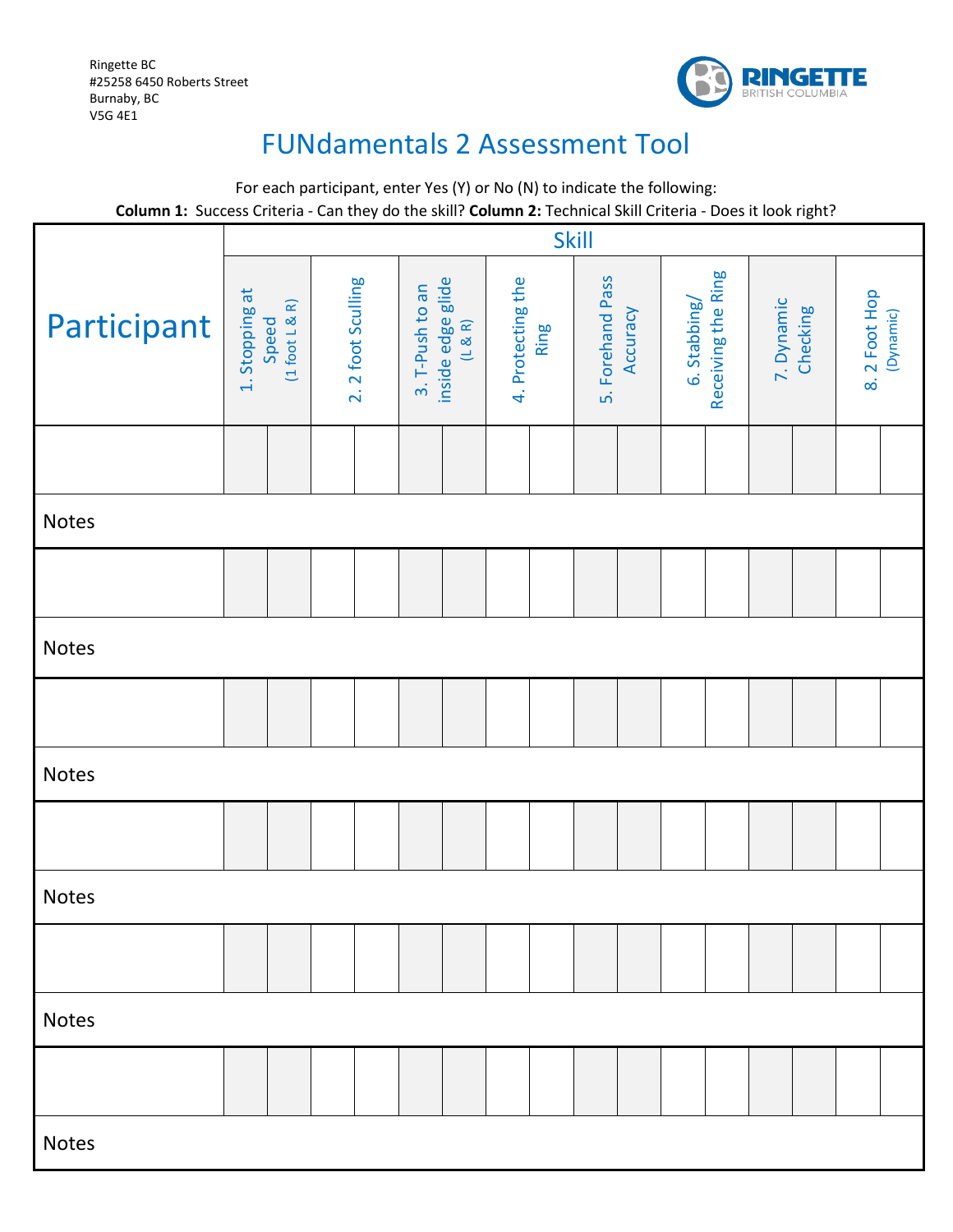## Ringette BC #25258 6450 Roberts Street Burnaby, BC V5G 4E1 Skill Explanations and Criteria



| <b>Skill</b>                                       | <b>Success Criteria</b>                                                                                    | <b>Technical Skill Criteria</b>                                                                                                                                                                                                                                                                                                                                                                                                                                                                                                                                                                                              |  |  |  |  |
|----------------------------------------------------|------------------------------------------------------------------------------------------------------------|------------------------------------------------------------------------------------------------------------------------------------------------------------------------------------------------------------------------------------------------------------------------------------------------------------------------------------------------------------------------------------------------------------------------------------------------------------------------------------------------------------------------------------------------------------------------------------------------------------------------------|--|--|--|--|
|                                                    | (Can they do it?)                                                                                          | (Does it look right?)                                                                                                                                                                                                                                                                                                                                                                                                                                                                                                                                                                                                        |  |  |  |  |
| 1. Stopping at<br><b>Speed</b><br>$(1$ foot L & R) | Can skate at speed, then stop moving<br>completely using 1 foot stops (both<br>left and right feet)        | Forward skating from goal line to ringette line, then a 1 foot stop (both Left and Right) using the outside edge of the<br>skate, stopping completely without skate shaking within 1-2 metres.                                                                                                                                                                                                                                                                                                                                                                                                                               |  |  |  |  |
| 2. 2 foot Sculling                                 | Can demonstrate 2 foot sculling the<br>from the ringette line to the blue line                             | Starting from a stationary "V" position, can demonstrate the 3 stages of sculling; push (feet push outward apart<br>from one another), pull (feet pull inwards bringing toes together), glide (gained enough power from push and pull<br>to have a 1-2 second glide). Can go the full distance between the ringette line and the blue line without interrupting<br>the 3 stage motion of sculling.                                                                                                                                                                                                                           |  |  |  |  |
| 3. T-Push to an<br>inside edge glide<br>(L & R)    | Can perform a T-push to a 1 foot inside<br>edge glide on a curve (both left and<br>right feet) for 1 metre | Starting from a stationary "T" position, can do a T-push directly into a 1 foot inside edge glide around a cone (total<br>1 metre distance, complete on both left and right feet). Can stay on 1 foot for the entirety of the glide without<br>falling, keeping knees bent and head up. Participant should be leaning slightly inwards towards the cone using the<br>inside edge of their skate.                                                                                                                                                                                                                             |  |  |  |  |
| 4. Protecting the<br><b>Ring</b>                   | Can protect the ring, both forehand<br>and backhand, to avoid being checked                                | Set up participants in a line-up, with approx. 2 stick lengths between each one. Participants will skate through the<br>line up in a zig zag, and protect the ring from the other participants. Participant shows movement of their stick and<br>the ring to protect it (moves stick to backhand side when skating on their forehand side); keeping stick and ring<br>close to their body, adding pressure to their stick to avoid being checked **this skill is about the concept of moving their<br>stick - if the participant is checked but did all of the above, they are still successful***                           |  |  |  |  |
| 5. Forehand Pass<br>Accuracy                       | Can pass the ring different distances<br>with the appropriate amount of power<br>and accuracy              | With 5 cones set up at increasing distances, participants can pass the ring with the appropriate amount of power to<br>each cone knocking over or landing within a stick length of each cone. Participant should show correct stick grip;<br>holding stick with top hand facing downwards and bottom hand facing up, hands are approx. one glove width apart<br>with both on top half of stick                                                                                                                                                                                                                               |  |  |  |  |
| 6. Stabbing/<br><b>Receiving the Ring</b>          | Can stab/receive the ring onto their<br>stick                                                              | Maintaining proper stick grip (holding stick with top hand facing downwards and bottom hand facing up, hands are<br>approx. one glove width apart with both on top half of stick), and stick safety (keeping stick below their waist),<br>participant can receive the ring onto their stick successfully when passed to by the coach from 2 metres away 4/6<br>times.                                                                                                                                                                                                                                                        |  |  |  |  |
| 7. Dynamic Checking                                | Can check a partner while in motion                                                                        | Partners will skate from the goal line to the ringette line side by side, the partner without the ring will check the<br>partner with the ring while in motion (no protecting the ring). The participant can demonstrate a rainbow check or<br>a sweep check, without pushing their partner over or using unsafe bodies, keeping the stick below waist height, and<br>checking from underneath the stick rather than over the top. **this skill is about the concept of safe checking while in<br>motion- if the participant cannot check the ring off their partner, but did all of the above, they are still successful*** |  |  |  |  |
| 8.2 Foot Hop<br>(Dynamic)                          | Can perform a 2 foot hop while in<br>motion                                                                | Skating from the goal line to the blue line, participants can show a 2 foot hop over the ringette line. They will<br>demonstrate a bent knee and two hands on their stick in a proper stance at take-off and landing. They should land<br>with both skates on the ice simultaneously, bending their knees to absorb the landing without falling, and continue<br>their stride after landing.                                                                                                                                                                                                                                 |  |  |  |  |